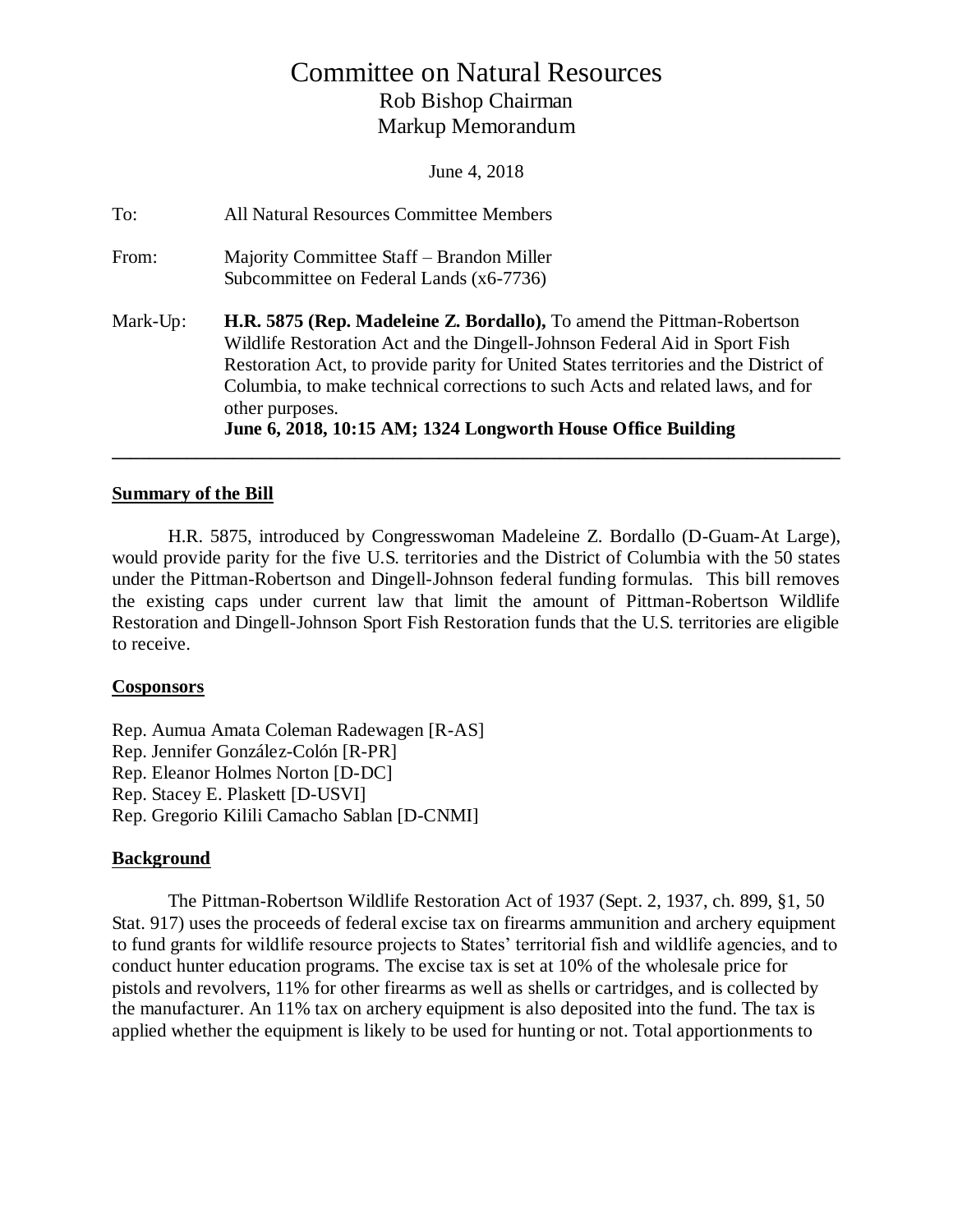the States and territories were \$780,031,696 in Fiscal Year 2017 and \$695,141,699 in Fiscal Year  $2016.<sup>1</sup>$ 

Similar to the fund established by the Pittman-Robertson Act, the Dingell-Johnson Sport Fish Restoration Act of 1950 (Aug. 9, 1950, ch. 658, 64 Stat. 430) uses the proceeds of federal excise taxes levied on sport fishing equipment, as well as import duties on fishing tackle, yachts and pleasure boats.

The taxes paid by hunters, fishers, boaters, and recreational shooters provide funds that support the management of marine and terrestrial wildlife populations and their habitats. Preserving and enhancing this volunteer revenue source has enabled State agencies to provide additional outdoor recreational opportunities. This "user pay/public benefits" approach aids hunters, recreational shooters, and all citizens through the delivery of on the ground wildlife and habitat conservation activities by the State fish and wildlife agencies.

Under current statute, each State is guaranteed *at least* a 1% share of the yearly Pittman-Robertson apportionment. However, current statute caps Puerto Rico's share at 0.25% and the 4 other U.S. territories' shares at just 0.167%.<sup>2</sup> H.R. 5875 would specifically remove the existing caps on funds for basic hunter education programs and would mandate that each territory and State receive not less than 1% in any given year.

The bill also removes additional percentage restrictions on apportionments for wildlife and sport fish restoration projects. The absence of the caps will allow the Secretary of the Interior to exercise discretion in apportioning Pittman-Robertson and Dingell-Johnson funds to the 5 U.S. territories, in proportion to their populations, as is done currently for each of the 50 States.

The Subcommittee on Federal Lands held a legislative hearing on H.R. 5875 on May 22, 2018.

#### **Major Provisions/Analysis of H.R. 5875**

#### **Section 1: Apportionment Under Pittman-Robertson Wildlife Restoration Act**

Removes caps in current statute (16 U.S.C. 669c) for yearly Pittman-Robertson apportionment to American Samoa, Guam the Northern Mariana Islands, Puerto Rico, and the U.S. Virgin Islands under the Pittman-Robertson Act which are currently set at 0.167% and 0.25%.

Each State and territory shall not be apportioned less than 1 percent of such revenue.

 $\overline{a}$ <sup>1</sup> United State[s Fish and Wildlife Service Certificates of Apportionment](https://wsfrprograms.fws.gov/Subpages/GrantPrograms/WR/WR_Funding.htm) for Fiscal Years 2016 and 2017.

<sup>&</sup>lt;sup>2</sup> 16 U.S.C. 669g-1 - Payment of funds to and cooperation with Puerto Rico, Guam, American Samoa,

[Commonwealth of the Northern Mariana Islands, and Virgin Islands](https://www.gpo.gov/fdsys/pkg/USCODE-2013-title16/html/USCODE-2013-title16-chap5B-sec669g-1.htm)